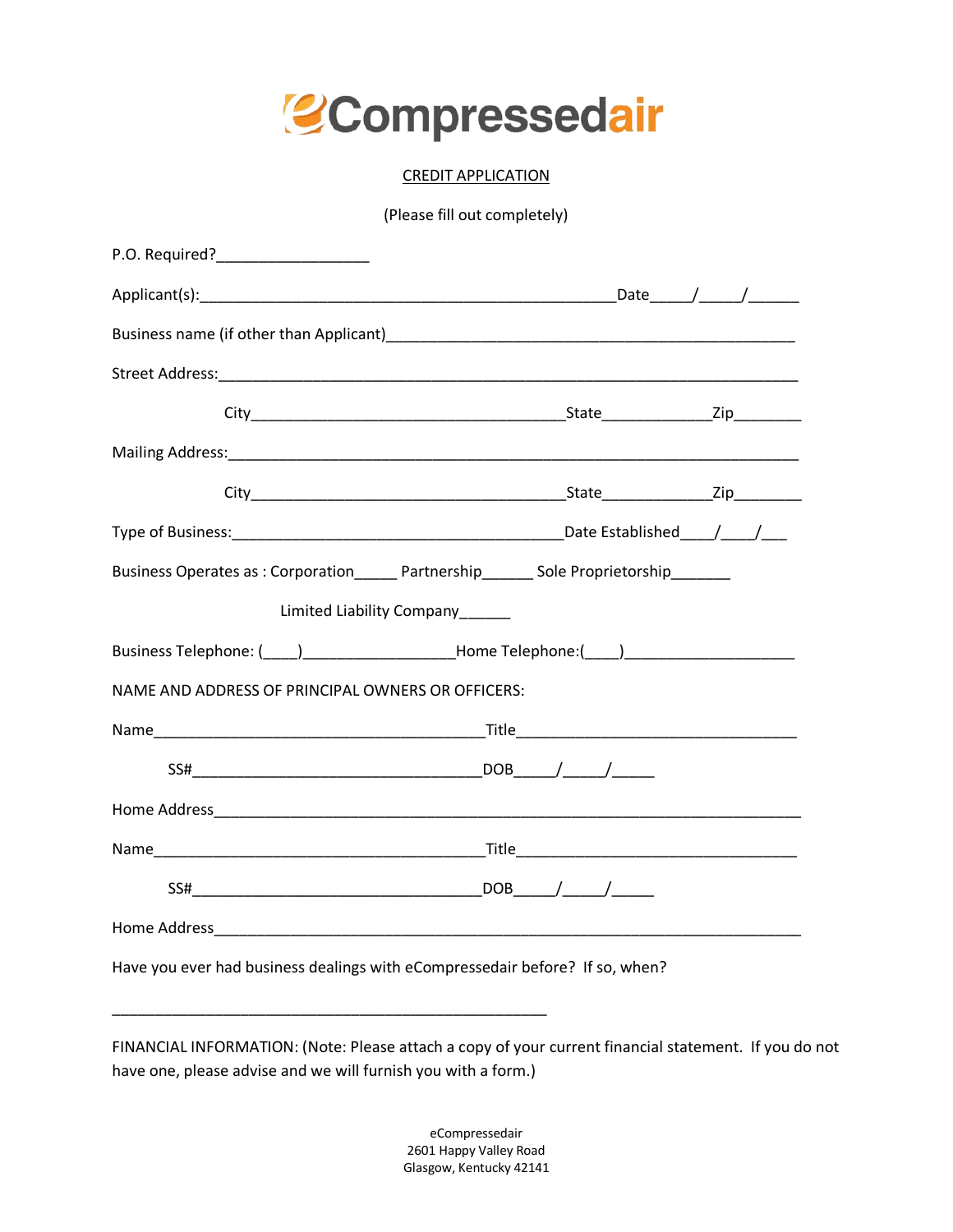## **Compressedair**

Date:

Has Applicant or any of its owners, principals, partners, officers or directors ever filed a voluntary petition in bankruptcy, been adjudged bankrupt, or made an assignment for the benefit of creditors?

NO\_\_\_\_\_\_\_\_ YES\_\_\_\_\_\_\_\_\_

Date(s)\_\_\_\_\_\_\_\_\_\_\_\_\_\_\_\_\_\_\_\_\_\_\_\_\_\_\_\_\_\_\_\_\_\_\_\_and Place\_\_\_\_\_\_\_\_\_\_\_\_\_\_\_\_\_\_\_\_\_\_\_\_\_\_\_\_\_\_\_\_

I/we the Applicants, understand and agree that the information contained in this application is furnished to induce eCompressedair, to consider the extension of credit, to whether on open account or in the form of a promissory note, and as a further inducement contact any entity, to which the Applicant(s) listed below, and further that eCompressedair may rely on the information contained in this application for the purpose of determining whether or not credit will be extended, or will continue to be extended to the Applicant(s).

The undersigned agree(s) that eCompressedair may contact any creditor of Applicant for previous credit experiences for the purpose of determining whether credit would be extended to Applicant by eCompressedair and in what amount. Applicant holds eCompressedair harmless for such contacts and use of such information. Likewise, eCompressedair may furnish information to any third party requesting information relating to the credit of Applicant and Applicant agrees and promises to hold eCompressedair harmless for the release pf such information to any and all third parties.

In consideration for the extension of credit by eCompressedair to the Applicant(s), I/we accept and agree to the terms of the Sales Agreement which is attached to this application and incorporated by reference herein.

TERMS OF SALE are attached hereto and incorporated herein. The Sales Agreement must be signed and returned by Applicant.

APPLICANT ACKNOWLEDGES RECEIPT OF A COPY OF THIS DOCUMENT.

CORPORATE SEAL:

APPLICANT (Corporation/Individual)

BY:\_\_\_\_\_\_\_\_\_\_\_\_\_\_\_\_\_\_\_\_\_\_\_\_\_\_\_\_\_\_\_\_

TITLE:\_\_\_\_\_\_\_\_\_\_\_\_\_\_\_\_\_\_\_\_\_\_\_\_\_\_\_\_\_\_\_

FEDERAL EMPLOYER IDENTIFICATION (FEI) NUMBER: \_\_\_\_\_\_\_\_\_\_\_\_\_\_\_\_\_\_\_\_\_\_\_\_\_\_\_\_\_\_\_\_\_\_

eCompressedair 2601 Happy Valley Road Glasgow, Kentucky 42141